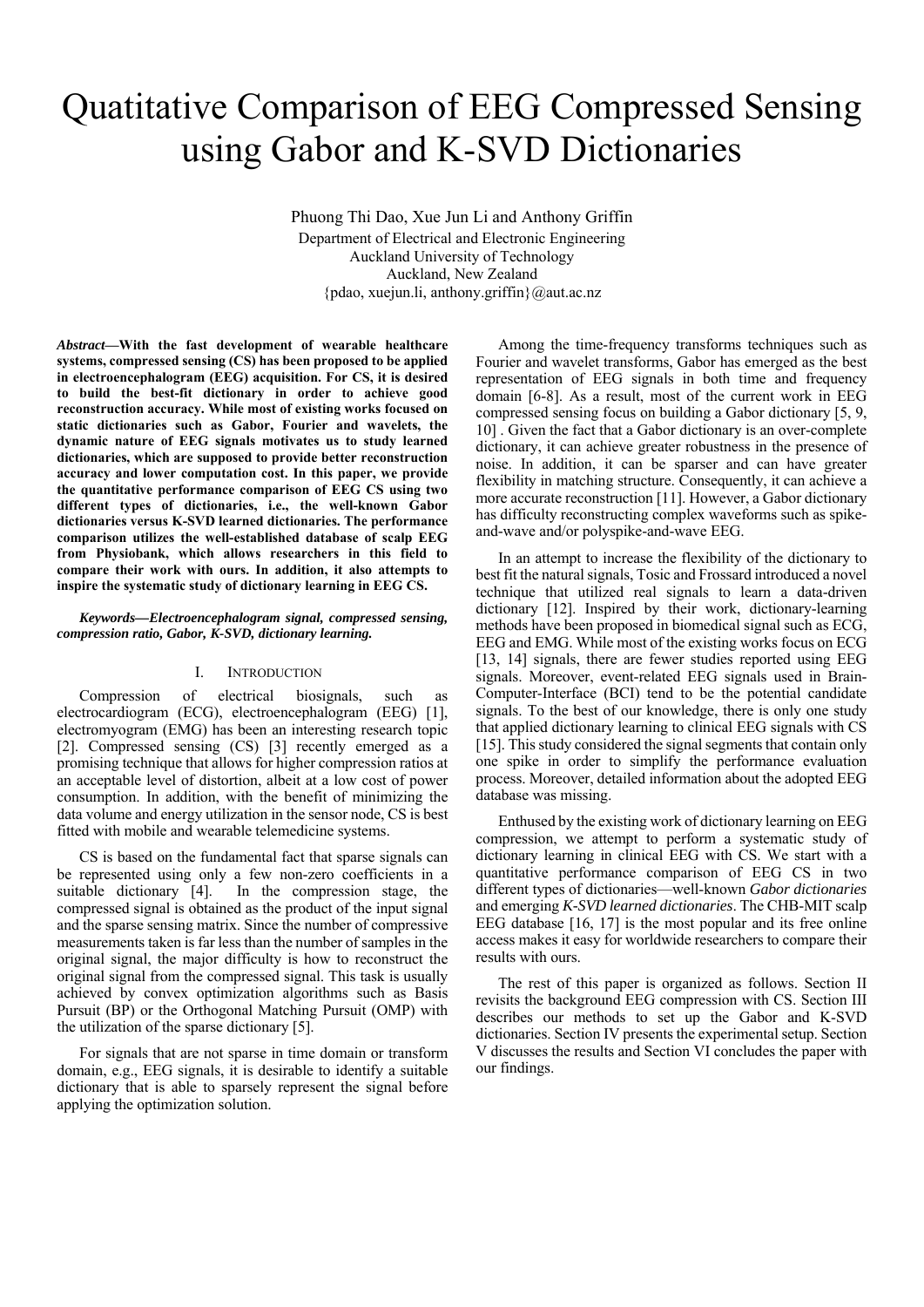# II. EEG COMPRESSED SESNSING

Given a sparse signal  $\mathbf{x} \in \mathbb{R}^{N \times 1}$ , it can be compressed by a random matrix  $\mathbf{\Phi} \in \mathbb{R}^{M \times N}$  with compressed sensing:

$$
y = \Phi x \tag{1}
$$

where **x** is the input signal, **Φ** is the sampling matrix, and **y** is the compressed signal containing *M* measurements. The compression is achieved by setting  $M \ll N$ .

The measurement matrix **Φ** must be maximally incoherent with the chosen dictionary. Previous works have shown that random matrices such as Gaussian, Bernoulli and sparse binary sensing matrices satisfy this requirement [9] [11] [18] [19].

Given that the input signal is sparse in the dictionary  $\mathbf{D} \in \mathbb{R}^{N \times P}$ , we can represent the signal **x** as

$$
\mathbf{x} = \mathbf{D}\boldsymbol{\theta} = \sum_{i=1}^{K} \boldsymbol{\theta}_i \mathbf{d}_i
$$
 (2)

where  $K$  is the number of non-zero elements in the coefficient vector **θ**, and the signal **x** can be represented by a few atoms **di** from the dictionary.

Thus, the compressed signal can be obtained by:

$$
y = \Phi x = \Phi D \theta \tag{3}
$$

The fundamental idea behind CS is that we can represent signals using only a few non-zero coefficients in a sparse dictionary. In this paper, we mainly focus on performance of compressed sensing in EEG signals using static Gabor dictionaries and K-SVD learned dictionaries.

Given the compressed signal **y**, the reconstruction stage needs to find **x** in order to satisfy (3). As the length of the unknowns **x** and  $\theta$  is much larger than the length of **y**, there are infinite solutions for this equation.

The classical solution for this type of inverse problem is to minimize the Euclidean norm of the approximate signal  $\hat{x}$ subject to satisfying that the product of the measurement matrix **Φ** with the reconstructed signal is equal to the compressed signal **y**. This solution is called least squares minimization or  $\ell_2$  norm minimization:

$$
\tilde{\mathbf{x}} = \arg\min \left\| \hat{\mathbf{x}} \right\|_2 \text{ s.t. } \Phi \hat{\mathbf{x}} = \mathbf{y}
$$
 (4)

Although this equation has a convenient closed form solution given by the normal equation, the solution is almost never sparse, resulting in a high reconstruction error.

As the  $\ell_2$  norm minimization does not usually return a sparse vector, alternatives have been sought. One is to directly enforce a sparsity constraint on the solution, namely the  $\ell_0$ norm, to minimize the number of non-zero elements in  $\hat{x}$  as:

$$
\tilde{\mathbf{x}} = \arg\min \left\| \hat{\mathbf{x}} \right\|_0 \text{ s.t. } \mathbf{\Phi} \hat{\mathbf{x}} = \mathbf{y} \tag{5}
$$

However this is computationally unfeasible as it is NP hard. The solution is to relax (5) and use the  $\ell_1$  norm, thereby minimizing the magnitude of the non-zero elements in  $\hat{x}$ , so (5) becomes

$$
\tilde{\mathbf{x}} = \arg\min \left\| \hat{\mathbf{x}} \right\|_1 \text{ s.t. } \Phi \hat{\mathbf{x}} = \mathbf{y} \tag{6}
$$

The  $\ell_1$  norm has been proved to achieve a unique solution under certain conditions. As a result, **x** can be reconstructed exactly from compressed signal **y**.

With the constraint that **x** is sparse and the knowledge of the dictionary **D**, the solution of **x** is equivalent to finding the best fit for the coefficient vector **θ**. As a result, the problem now becomes minimizing the magnitude of the non-zero elements in **θ**:

$$
\min \|\boldsymbol{\theta}\|_{1} \text{ s.t. } \mathbf{y} = \mathbf{\Phi} \mathbf{D} \mathbf{\theta} \tag{7}
$$

# III. METHODS

As shown in Figure 1, the EEG signal is first segmented into non-overlapping sections of length  $N = 1024$  (4-second). The mean will be removed before processing to enhance the signal sparsity. This mean must be stored for restoring in the reconstruction stage.



Figure 1. Flowchart of EEG CS

#### *A. Compression*

In the compression stage, the choice of sensing matrix ensures the maximal incoherent characteristics of the EEG signal without the knowledge of dictionary. We selected the white-noise Gaussian random matrix [20] as our sensing matrix to minimize computation cost.

#### *B. Reconstruction*

Selecting the best matching atoms from the over-complete dictionary to reconstruct the sparse representation is essential in solving the  $\ell_1$  norm minimization in (7). Algorithms such as Matching Pursuit (MP), Orthogonal Matching Pursuit (OMP) and Basic Pursuit (BP) have been proposed to improve the reconstruction efficiency [9, 11, 18, 19, 21-23].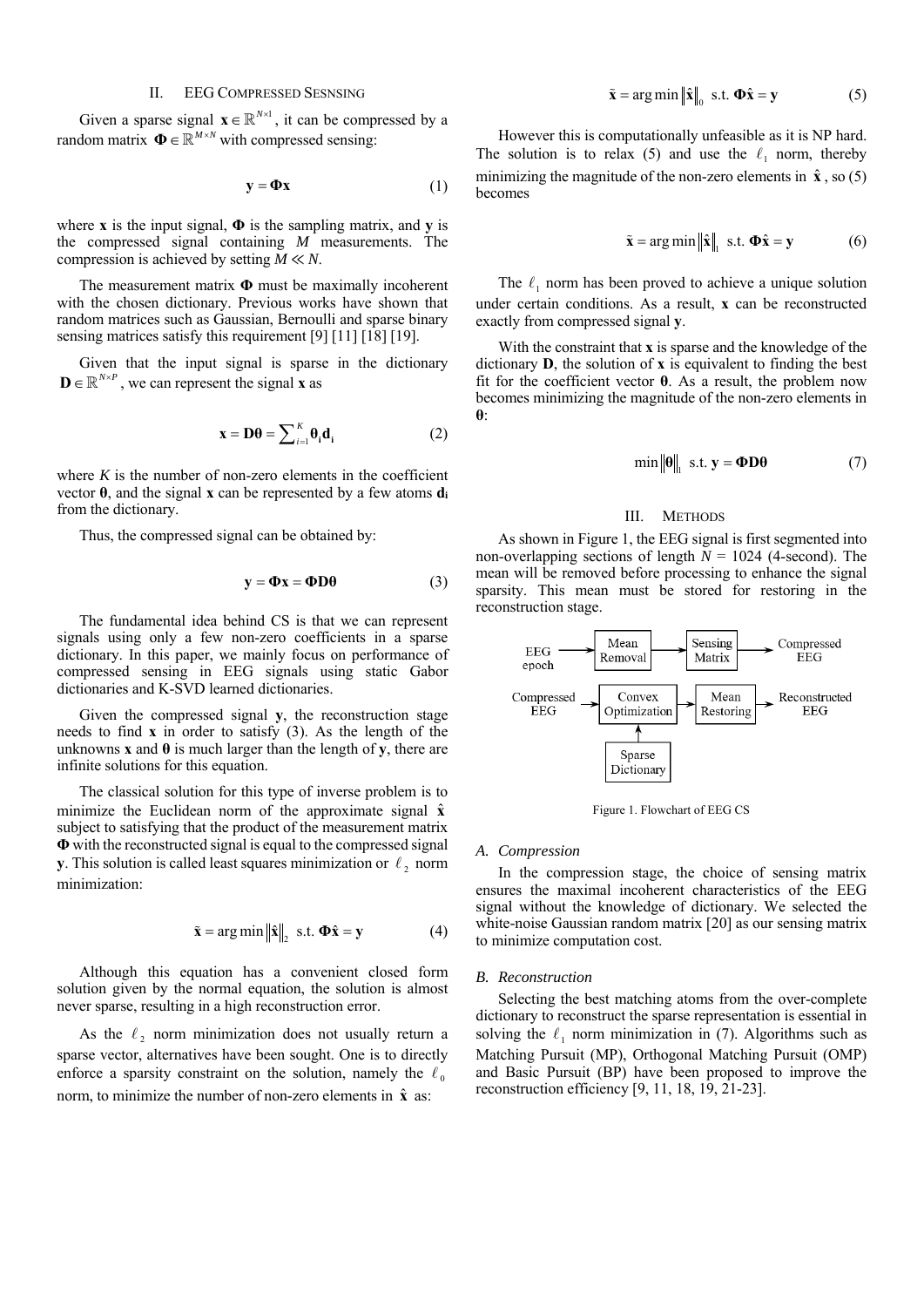Fauvel and Rabab [24] noted that the Basis pursuit de-noise algorithm (BPDN) required fewer measurements than other greedy algorithms to achieve a comparable reconstruction quantity. Moreover, BPDN is packed in Matlab solver for a large-scale one-norm regularized least squares named SPGL1 [25]. For these reasons, we selected BPDN as our reconstruction algorithm.

BPDN attempts to solve the regularization problem with a trade-off between having a small residual  $\sigma$  and making  $\theta$  simple in the norm-1 sense:

$$
\min \|\boldsymbol{\theta}\|_{1} \text{ s.t. } \|\mathbf{y} - \boldsymbol{\Phi} \mathbf{D} \boldsymbol{\theta}\|_{2}^{2} < \sigma
$$
 (8)

By varying the value of  $\sigma$  and performing the test on a dataset of 100 random selection EEG segments as shown in Figure 2, we thus chose  $\sigma = 0.01$ .





Figure 2. Performance of BPDN at different CR values

# *C. Static Gabor Dictionary Contruction*

Gabor dictionary atoms are parameterized as:

$$
g(n; n_0, f_0, s) = K_{(n_0, f_0, s)} \exp \left[ -\frac{(n - n_0)^2}{2s^2} \right] \sin \left[ 2\pi f_0(n - n_0) \right] \tag{8}
$$

where *s* is the scale of atom,  $n_0$  and  $f_0$  are the center of atom,  $K(n_0, f_0, s)$  is the normalization factor.

The time and frequency steps decide the size of dictionary and play a vital role in the reconstruction stage. Inspired by the work of Simon Fauvel et.al [19, 26], we define  $t_f$  and  $f_f$  as time and frequency factors and obtain the time and frequency step base on the following equation:

$$
\Delta f_0 = \frac{2\sqrt{2\pi\alpha}}{sBf_f}, \ \Delta n_0 = sBt_f\sqrt{\frac{2\alpha}{\pi}} \tag{9}
$$

where  $\alpha = 0.5 \ln \left| 0.5 \left( B + \frac{1}{B} \right) \right|$  $= 0.5 \ln \left[ 0.5 \left( B + \frac{1}{B} \right) \right]$  and B=2 is the base.

#### *D. K-SVD Dictionary Learning*

Different from a fixed Gabor dictionary, dictionary-learning approaches proposed a data-driven method to obtain a signal adapted dictionary. The well-known K-SVD dictionary learning method [19, 27, 28] based on generalizing the K-mean method by extend the sparsity constrains to a linear combination of atoms in the dictionary. Initializing with a set of real signals, the K-SVD method works by iteratively alternating between sparse coding and updating the dictionary atoms with an attempt to fit the data. K-SVD is flexible, works well with any pursuit method and takes advantage of both the spatial and temporal redundancy of multi-channel EEG signals [29].

### IV. EXPERIMENTAL SETUP

## *A. Database Selection*

Theoretically, any standard EEG signal is suitable for a compressed sensing system. However, the diversity in selecting EEG databases has made it hard for researchers to compare their algorithms with previous approaches. To make it possible for worldwide researchers to verify and compare their works, an online available EEG database is the best choice. The most commonly-used EEG signals are from the Neuroelectric Database from PhysioBank [14], EPILEPSIAE database from University of Freiburg [30] and the database from the BCI Competition [25].

While the other two databases focus on clinical EEG signals, the database from BCI Competition focused on the EEG signals corresponding to a specific mental state from healthy subjects.

The largest and most comprehensive EEG database, which is suitable for a broad band of application, is EPILEPSIAE. Up to 122 EEG channels from 200 patients with epilepsy was collected for a continuous recording time at least 96 hours at a sample rate up to 2500Hz. This results with the huge database up to thousands of hours in total. Unfortunately, it is not a free downloadable database.

CHB-MIT scalp EEG database, which is freely accessible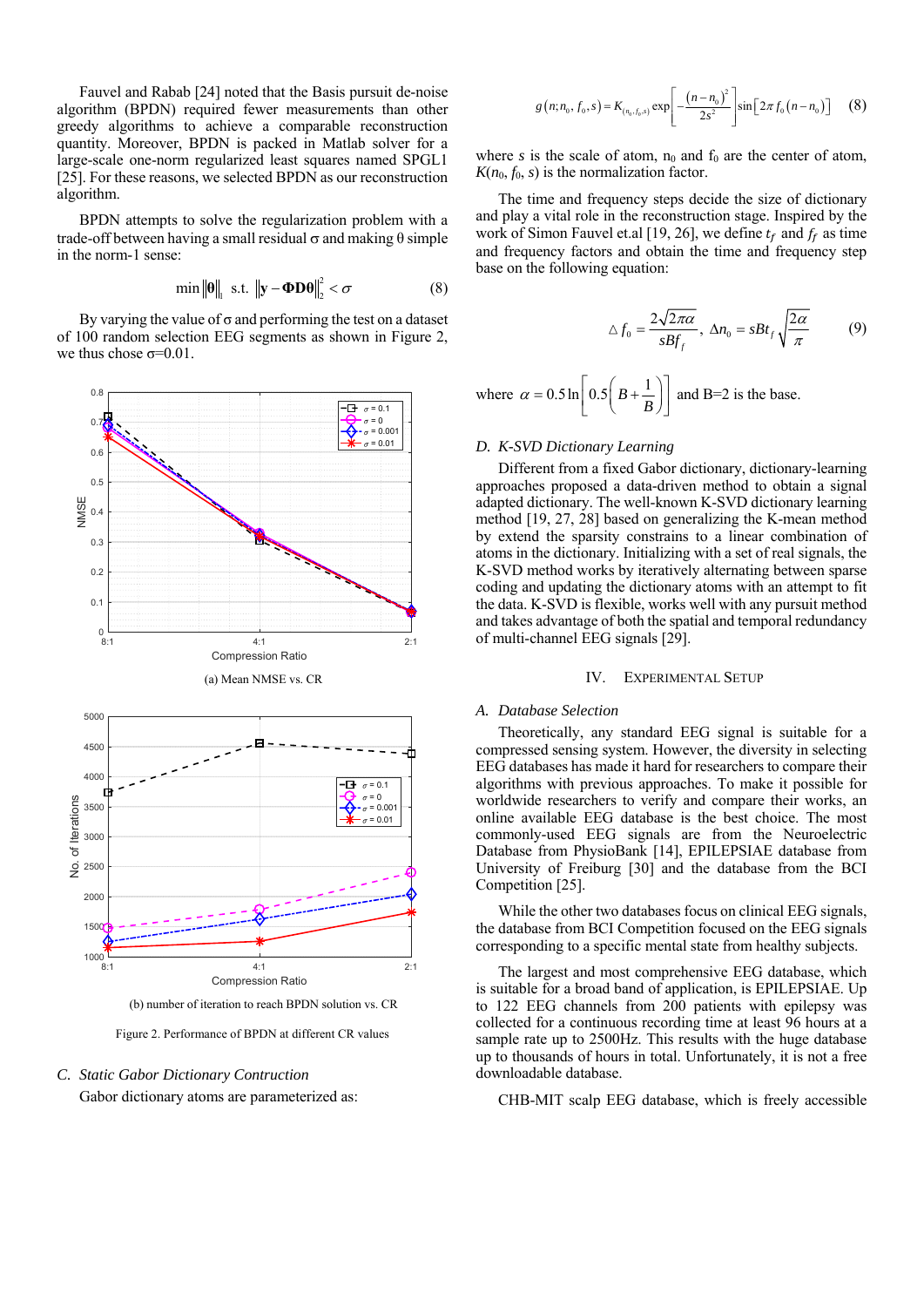from PhysioBank is a big database of up to several days recording with well-defined seizure notation. The database was collected up to 23 EEG channels at the Children's Hospital Boston from 24 paediatric subjects with intractable seizures. There are a total of 664 .edf files collected at a sampling frequency of 256Hz and a resolution of 16 bits per sample.

For research purposes, we strongly recommend using the CHB-MIT database to check the performance of EEG compressed sensing approaches.

# *B. Data Collection*

In total, 11,200 non-overlapping segments of 4-second EEG signals were randomly chosen from the database. Note that not all channels are EEG signals. ECG may simultaneously be recorded in conjunction with the EEG and some specific EEG channels may be omitted in some cases for diagnosis.

In this paper, we used 3,200 segments for testing and thus left 8,000 segments for the dictionary training.

#### *C. Performance Metrics*

Given *N* is the length of original EEG signal, M is the length of compressed signal, the compression ratio is defined by *CR*=*N*/*M*. The accuracy of reconstruction signal is evaluated by the normalized mean square error (NMSE) as

$$
NMSE\left(\mathbf{x}, \hat{\mathbf{x}}\right) = \frac{\|\mathbf{x} - \hat{\mathbf{x}}\|}{\|\mathbf{x} - \mathbf{\mu}_{\mathbf{x}}\|}
$$
(10)

where **x** is the original signal,  $\hat{\mathbf{x}}$  is the reconstructed signal and **μx** is the mean of **x**.

#### V. RESULTS AND DISCUSSION

A set of nine Gabor dictionaries were built and nine K-SVD dictionaries were learned to check the performance of the testing signals at the compression ratio values 2, 4 and 8.





Figure 3. Mean NMSE vs. size of dictionaries for (a) Gabor and (b) K-SVD

Figure 3 shows the mean NMSE versus the size of chosen dictionaries. It is very clear from the plot that even though the NMSE improves by increasing the dictionary size, the effect provides diminishing returns, particularly above a Gabor dictionary size of 15,938 and the K-SVD dictionary size of 3,000 atoms. These two dictionaries seem to be the best choice for reconstruction performance whilst minimizing the dictionary size, given that the dictionary size will impact on memory requirements and reconstruction speed.

Figure 4 shows the comparison of mean NMSE and the reconstruction time versus the compression ratio for the chosen Gabor and K-SVD dictionary. It is obviously that with a 5-fold size decrease, the K-SVD dictionary still achieves a far better NMSE than the Gabor dictionary at CR of 4:1 and above. As a result, it is more beneficial to focus on learning a dictionary than continuing with a static dictionary. The future work will focus on selecting good EEG training sets and optimal parameters sets for training. EEG signals with specific clinical condition such as seizure will be included to learn the optimal dictionary for EEG with a seizure compressed sensing system.